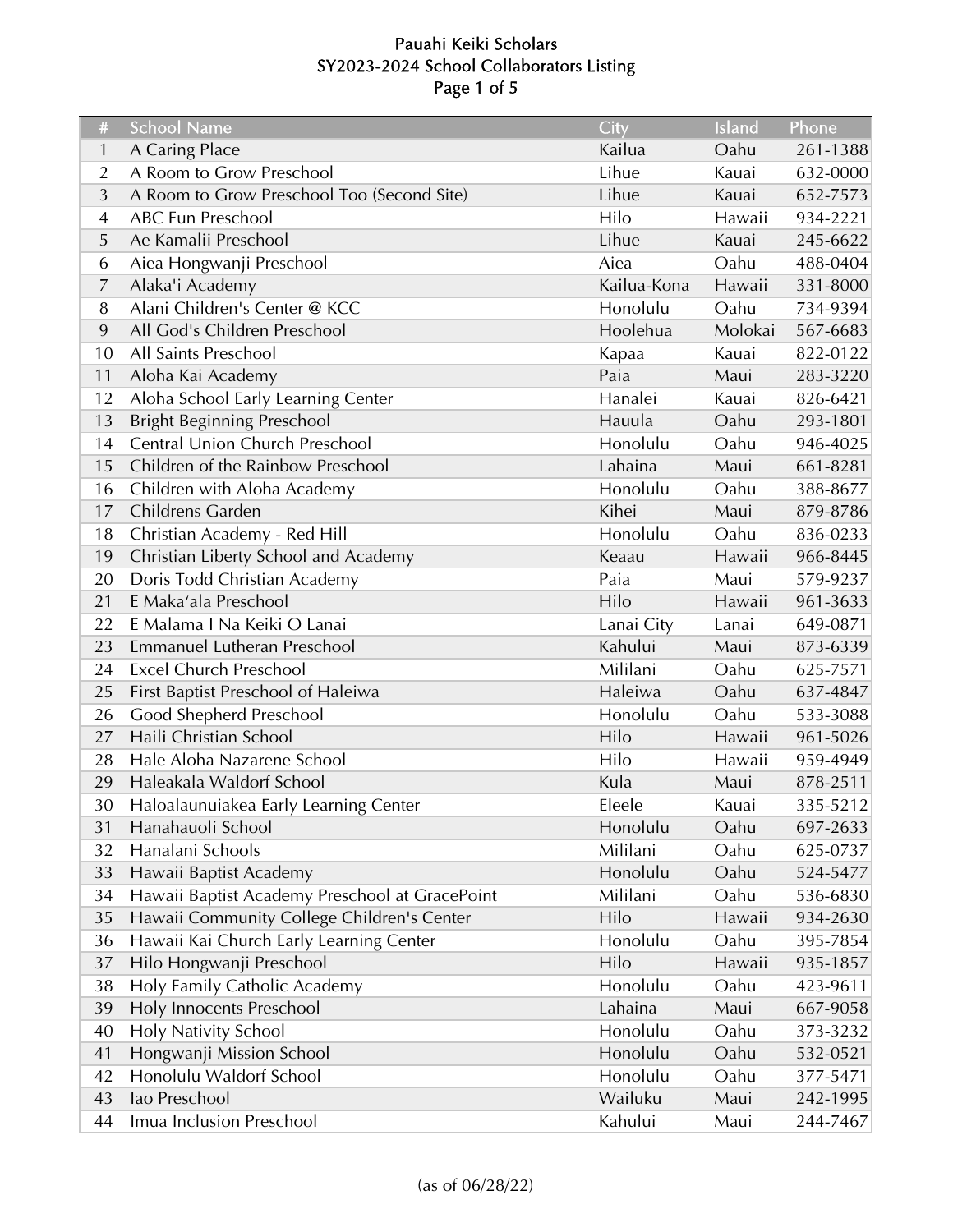# Pauahi Keiki Scholars SY2023-2024 School Collaborators Listing Page 2 of 5

| #  | <b>School Name</b>                              | City       | Island | Phone    |
|----|-------------------------------------------------|------------|--------|----------|
| 45 | Iroquois Point Preschool                        | Ewa Beach  | Oahu   | 499-1279 |
| 46 | <b>Island School</b>                            | Lihue      | Kauai  | 246-0233 |
| 47 | Joyland Preschoool                              | Hilo       | Hawaii | 934-0610 |
| 48 | JumpStart Preschool - Hilo                      | Hilo       | Hawaii | 896-1419 |
| 49 | JumpStart Preschool - Honolulu                  | Honolulu   | Oahu   | 896-1419 |
| 50 | Ka Hale O Na Keiki Preschool                    | Honokaa    | Hawaii | 775-9870 |
| 51 | Kahili Adventist Preschool                      | Kapaa      | Kauai  | 634-5422 |
| 52 | Kahului Baptist Preschool                       | Kahului    | Maui   | 877-7243 |
| 53 | Kailua Baptist Preschool                        | Kailua     | Oahu   | 262-6070 |
| 54 | Kailua Methodist Preschool                      | Kailua     | Oahu   | 262-7674 |
| 55 | Kaimuki Christian School                        | Honolulu   | Oahu   | 732-1781 |
| 56 | Kalihi Union Church Preschool                   | Honolulu   | Oahu   | 841-7022 |
| 57 | Kamaaina Kids - Aikahi                          | Kailua     | Oahu   | 254-5402 |
| 58 | Kamaaina Kids - Alewa Heights                   | Honolulu   | Oahu   | 595-6634 |
| 59 | Kamaaina Kids - Calvary                         | Kaneohe    | Oahu   | 235-4833 |
| 60 | Kamaaina Kids - Enchanted Lakes                 | Kailua     | Oahu   | 263-5554 |
| 61 | Kamaaina Kids - Ewa                             | Ewa Beach  | Oahu   | 681-1503 |
| 62 | Kamaaina Kids - Holy Trinity                    | Honolulu   | Oahu   | 394-6055 |
| 63 | Kamaaina Kids - Honolulu                        | Honolulu   | Oahu   | 599-2807 |
| 64 | Kamaaina Kids - Judd                            | Honolulu   | Oahu   | 585-9552 |
| 65 | Kamaaina Kids - Kahului                         | Kahului    | Maui   | 877-7256 |
| 66 | Kamaaina Kids - Kalaeloa                        | Kapolei    | Oahu   | 682-8150 |
| 67 | Kamaaina Kids - Kaneohe                         | Kaneohe    | Oahu   | 247-0718 |
| 68 | Kamaaina Kids - Lahaina                         | Lahaina    | Maui   | 667-0422 |
| 69 | Kamaaina Kids - Maili                           | Waianae    | Oahu   | 696-9460 |
| 70 | Kamaaina Kids - Makawao                         | Makawao    | Maui   | 572-2919 |
| 71 | Kamaaina Kids - Maui Evangelical                | Kahului    | Maui   | 877-6604 |
| 72 | Kamaaina Kids - Mililani Tech Park              | Mililani   | Oahu   | 623-1322 |
| 73 | Kamaaina Kids - Moanalua                        | Honolulu   | Oahu   | 422-9491 |
| 74 | Kamaaina Kids - Pearl City                      | Pearl City | Oahu   | 455-3330 |
| 75 | Kamaaina Kids - Piilani                         | Kihei      | Maui   | 874-8844 |
| 76 | Kamaaina Kids - Saint Mark                      | Honolulu   | Oahu   | 734-6112 |
| 77 | Kamaaina Kids - Saint Timothy                   | Aiea       | Oahu   | 484-7830 |
| 78 | Kansha Preschool                                | Wailuku    | Maui   | 824-5437 |
| 79 | Kauai Christian Academy                         | Kilauea    | Kauai  | 828-0047 |
| 80 | Kauai Independent Daycare Services              | Kapaa      | Kauai  | 822-0262 |
| 81 | Kauai Montessori Project                        | Lihue      | Kauai  | 245-7652 |
| 82 | Kawaiahao Church School                         | Honolulu   | Oahu   | 585-0622 |
| 83 | <b>KCAA - Atherton Preschool</b>                | Kailua     | Oahu   | 261-8333 |
| 84 | <b>KCAA - Kuapa Preschool</b>                   | Honolulu   | Oahu   | 395-7345 |
| 85 | <b>KCAA - Mother Rice Preschool</b>             | Honolulu   | Oahu   | 946-4072 |
| 86 | <b>KCAA - Muriel Preschool</b>                  | Honolulu   | Oahu   | 593-0567 |
| 87 | KCAA - Wai-Kahala Preschool                     | Honolulu   | Oahu   | 732-1755 |
| 88 | Ke Kula Kamalii Puuwai Laa Sacred Hearts School | Lahaina    | Maui   | 661-4720 |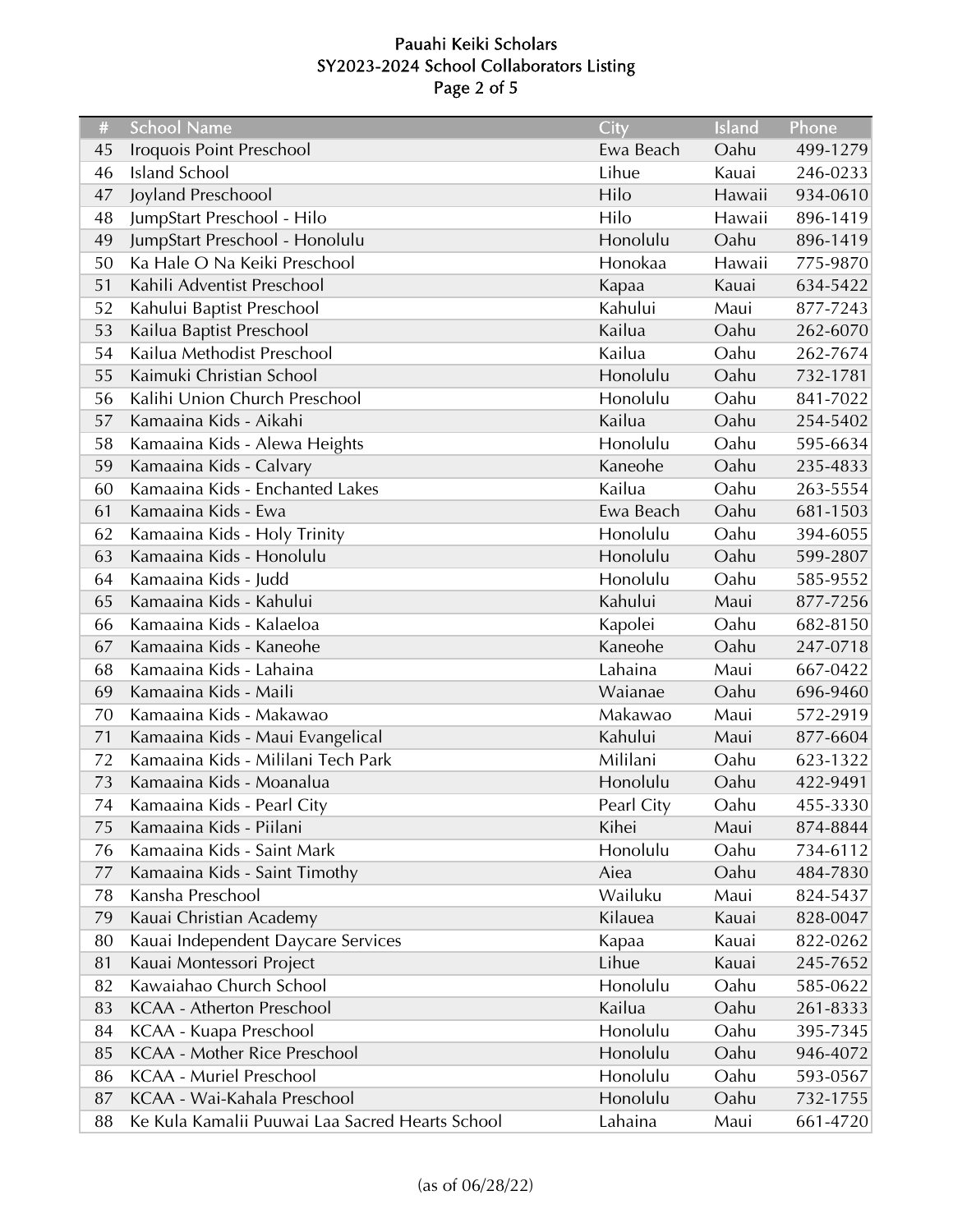# Pauahi Keiki Scholars SY2023-2024 School Collaborators Listing Page 3 of 5

| #   | <b>School Name</b>                                     | City        | Island  | Phone    |
|-----|--------------------------------------------------------|-------------|---------|----------|
| 89  | Keiki Care Center of Hawaii, Inc.                      | Pearl City  | Oahu    | 455-5545 |
| 90  | Keiki Hauoli Children's Center HonCC                   | Honolulu    | Oahu    | 845-9466 |
| 91  | Keiki O Ka Aina Preschools - Ka Pua                    | Waianae     | Oahu    | 670-2028 |
| 92  | Keiki O Ka Aina Preschools - Palolo                    | Honolulu    | Oahu    | 843-2502 |
| 93  | Kihei Baptist Preschool                                | Kihei       | Maui    | 875-2112 |
| 94  | Kilohana United Methodist Church Preschool             | Honolulu    | Oahu    | 373-4434 |
| 95  | Koloa Keiki Preschool A Community Outreach of KCF Kids | Koloa       | Kauai   | 631-6618 |
| 96  | Kona Hongwanji Preschool                               | Kealakekua  | Hawaii  | 323-3737 |
| 97  | Kula Kamalii o Hiikeakaikamalama                       | Hilo        | Hawaii  | 961-5242 |
| 98  | Kulaniakea                                             | Kaneohe     | Oahu    | 247-3300 |
| 99  | L Robert Allen Montessori Laboratory School            | Honolulu    | Oahu    | 735-4875 |
| 100 | Le Jardin Academy                                      | Kailua      | Oahu    | 261-0707 |
| 101 | Leeward Community College Children's Center            | Pearl City  | Oahu    | 455-0488 |
| 102 | Little Explorers Maui Preschool                        | Wailuku     | Maui    | 244-2112 |
| 103 | <b>Little Gardeners</b>                                | Honolulu    | Oahu    | 388-4787 |
| 104 | Little Hoku Montessori Academy                         | Kihei       | Maui    | 866-6072 |
| 105 | Makiki Christian Church Preschool                      | Honolulu    | Oahu    | 594-8916 |
| 106 | Makua Lani Christian Academy                           | Kailua-Kona | Hawaii  | 329-3093 |
| 107 | Malamalama Waldorf School                              | Keaau       | Hawaii  | 982-7701 |
| 108 | Malamapokii Early Childhood Education Program          | Kamuela     | Hawaii  | 887-1117 |
| 109 | Mary Star of the Sea Early Learning Center             | Honolulu    | Oahu    | 734-3840 |
| 110 | Maui Adventist Pre-Elementary School                   | Kahului     | Maui    | 793-2645 |
| 111 | Maui Preparatory Academy                               | Lahaina     | Maui    | 665-9966 |
| 112 | Mauna Loa Preschool                                    | Hilo        | Hawaii  | 935-1545 |
| 113 | Metro Christian Academy                                | Honolulu    | Oahu    | 369-7139 |
| 114 | Mid-Pacific Institute                                  | Honolulu    | Oahu    | 973-5005 |
| 115 | Mililani Baptist Preschool                             | Mililani    | Oahu    | 625-7499 |
| 116 | Mililani Presbyterian Preschool                        | Mililani    | Oahu    | 623-6663 |
| 117 | Montessori Community School                            | Honolulu    | Oahu    | 522-0244 |
|     | 118 Montessori Education Center of Hawaii              | Kamuela     | Hawaii  | 887-9214 |
| 119 | Montessori School of Maui                              | Makawao     | Maui    | 573-1230 |
| 120 | Na Kamalii Hoaloha                                     | Kaunakakai  | Molokai | 553-8181 |
| 121 | Na Maka Kindergarten Prep School - Honolulu            | Honolulu    | Oahu    | 744-4266 |
| 122 | Na Maka Kindergarten Prep School - Mililani            | Mililani    | Oahu    | 798-7684 |
| 123 | Na Maka Kindergarten Prep School - Waipahu             | Waipahu     | Oahu    | 798-6358 |
| 124 | Na Pualei o Sarah Hainakolo Kupanihi Kamakau           | Kaneohe     | Oahu    | 235-9175 |
| 125 | <b>Natural Bridges</b>                                 | Kilauea     | Kauai   | 828-0353 |
| 126 | Navy Hale Keiki School                                 | Honolulu    | Oahu    | 423-1727 |
| 127 | New Hope Christian School - Waipahu                    | Waipahu     | Oahu    | 678-3776 |
| 128 | Olivet Baptist Preschool                               | Honolulu    | Oahu    | 949-7548 |
| 129 | Our Lady of Good Counsel School                        | Pearl City  | Oahu    | 455-4533 |
| 130 | Our Savior Lutheran School                             | Aiea        | Oahu    | 488-0000 |
| 131 | Pahala Preschool                                       | Pahala      | Hawaii  | 928-8541 |
| 132 | Pali Preschool                                         | Honolulu    | Oahu    | 523-6495 |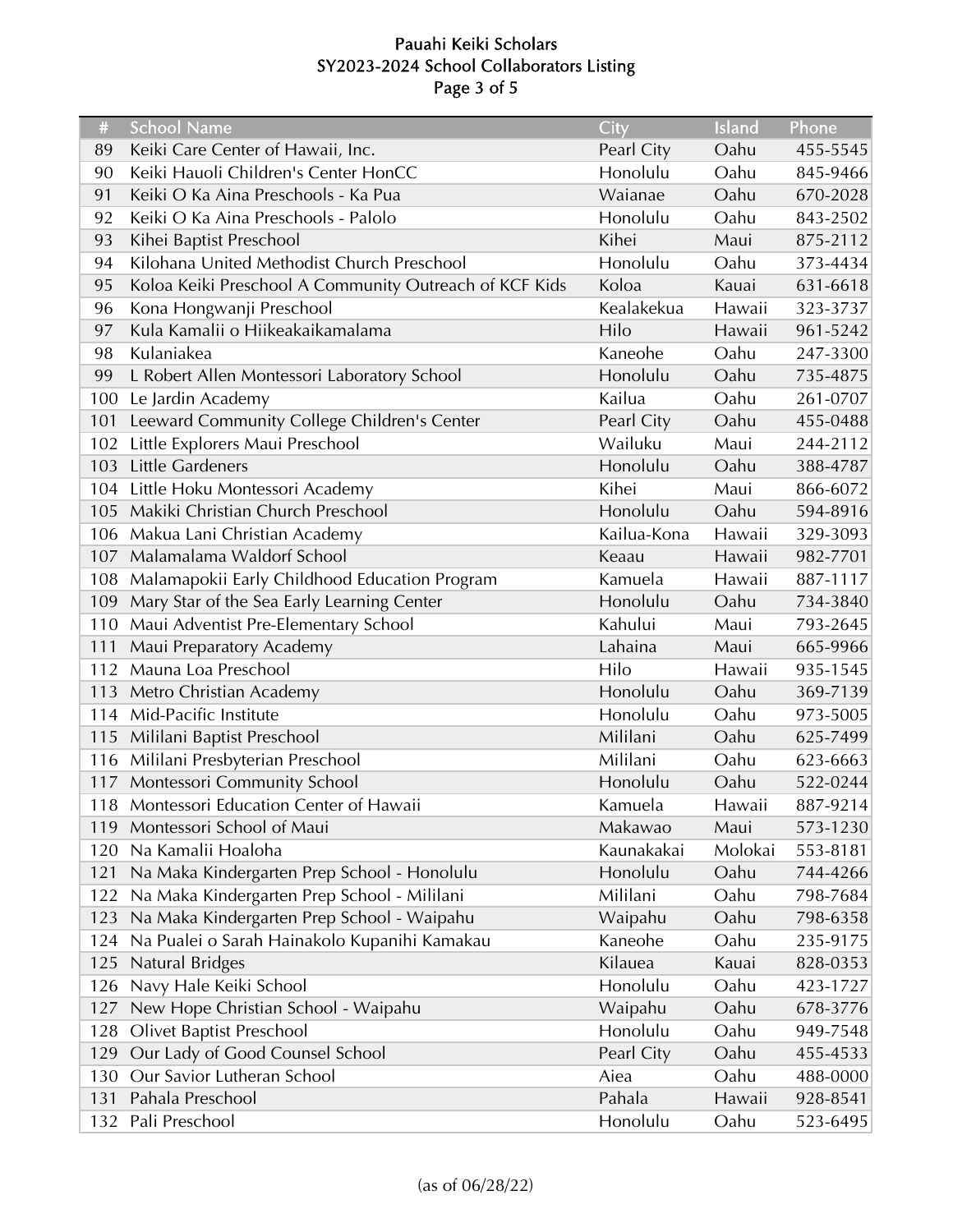# Pauahi Keiki Scholars SY2023-2024 School Collaborators Listing Page 4 of 5

| #   | <b>School Name</b>                            | City       | Island  | Phone    |
|-----|-----------------------------------------------|------------|---------|----------|
| 133 | Pali View Baptist Preschool                   | Kaneohe    | Oahu    | 235-2271 |
| 134 | Palisades Baptist Church Preschool            | Pearl City | Oahu    | 456-9066 |
| 135 | Parent Participation Nursery Preschool (PPNS) | Kailua     | Oahu    | 254-8833 |
| 136 | Pearl Harbor Christian Academy                | Waipahu    | Oahu    | 678-3997 |
| 137 | PMRF Barking Sands Child Development Center   | Kekaha     | Kauai   | 335-4453 |
| 138 | PSI Child Centers dba Sunshine School         | Kailua     | Oahu    | 261-8278 |
| 139 | Punana Leo o Hana                             | Hana       | Maui    | 935-4304 |
| 140 | Punana Leo o Hilo                             | Keaau      | Hawaii  | 935-4304 |
| 141 | Punana Leo o Kauai                            | Lihue      | Kauai   | 935-4304 |
| 142 | Punana Leo o Kona                             | Kealakekua | Hawaii  | 935-4304 |
| 143 | Punana Leo o Koolau Poko                      | Kaneohe    | Oahu    | 935-4304 |
| 144 | Punana Leo o Lahaina                          | Lahaina    | Maui    | 935-4304 |
| 145 | Punana Leo o Manoa                            | Honolulu   | Oahu    | 935-4304 |
| 146 | Punana Leo o Maui                             | Wailuku    | Maui    | 935-4304 |
| 147 | Punana Leo o Molokai                          | Hoolehua   | Molokai | 935-4304 |
| 148 | Punana Leo o Nuuanu                           | Honolulu   | Oahu    | 935-4304 |
| 149 | Punana Leo o Waialua                          | Waialua    | Oahu    | 935-4304 |
| 150 | Punana Leo o Waianae                          | Waianae    | Oahu    | 935-4304 |
| 151 | Punana Leo o Waimea                           | Kamuela    | Hawaii  | 935-4304 |
| 152 | Queen Emma Preschool                          | Honolulu   | Oahu    | 595-4686 |
| 153 | Rainbow School - Honolulu                     | Honolulu   | Oahu    | 541-1701 |
| 154 | Rainbow School - Kahuku                       | Kahuku     | Oahu    | 293-9341 |
| 155 | Rainbow School - Kaneohe                      | Kaneohe    | Oahu    | 247-8840 |
| 156 | Rainbow School - Mililani                     | Mililani   | Oahu    | 623-3955 |
| 157 | Rainbow School - Wahiawa                      | Wahiawa    | Oahu    | 621-3933 |
| 158 | Roots School                                  | Haiku      | Maui    | 250-7988 |
| 159 | <b>Rosary Preschool</b>                       | Waipahu    | Oahu    | 676-1452 |
| 160 | <b>Sacred Hearts Academy</b>                  | Honolulu   | Oahu    | 734-5058 |
| 161 | Saint Anthony Preschool - Maui                | Wailuku    | Maui    | 242-9024 |
|     | 162 Saint Anthony School Kailua               | Kailua     | Oahu    | 261-3331 |
|     | 163 Saint Catherine Preschool                 | Kapaa      | Kauai   | 822-4212 |
| 164 | Saint Clement's School                        | Honolulu   | Oahu    | 949-2082 |
| 165 | Saint Elizabeth School                        | Aiea       | Oahu    | 488-5322 |
| 166 | Saint Francis Preschool                       | Ewa Beach  | Oahu    | 681-0100 |
| 167 | Saint John Vianney School                     | Kailua     | Oahu    | 261-4651 |
| 168 | Saint Joseph Early Learning Center - Maui     | Makawao    | Maui    | 572-6235 |
| 169 | Saint Joseph School - Hilo                    | Hilo       | Hawaii  | 935-8443 |
| 170 | Saint Joseph School - Waipahu                 | Waipahu    | Oahu    | 677-4475 |
| 171 | Saint Mark Lutheran Preschool                 | Kaneohe    | Oahu    | 247-5589 |
| 172 | Saint Michael School                          | Waialua    | Oahu    | 637-7772 |
| 173 | Saint Patrick School                          | Honolulu   | Oahu    | 734-8979 |
| 174 | Saint Philomena Early Learning Center         | Honolulu   | Oahu    | 833-8080 |
| 175 | Saint Theresa School - Honolulu               | Honolulu   | Oahu    | 536-4703 |
| 176 | Saint Theresa School - Kauai                  | Kekaha     | Kauai   | 337-1351 |